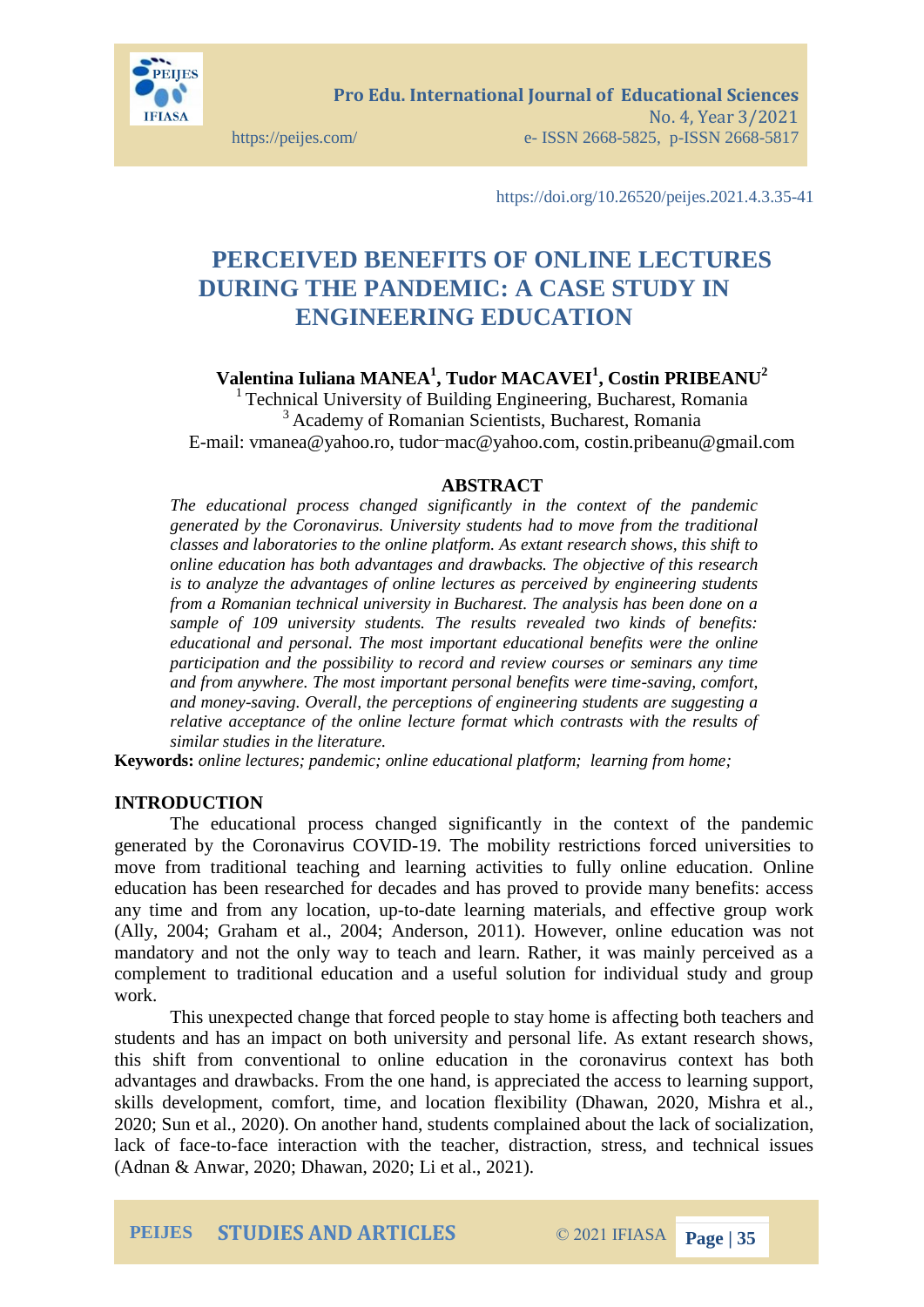

Online education during the pandemic crisis created both challenges and opportunities for universities which require efforts to adapting the educational system to better serve the needs of learners (Adedoyin & Soikan, 2020; Rapanta et al., 2020; Toquero, 2020; Unger & Meiran, 2020). The first step towards such measures is to know and better understand the needs of university students.

The objective of this research is to analyze the advantages of online lectures as perceived by students from the Technical University of Building Engineering in Bucharest. The term online lectures refer to a variety of educational activities such as courses, seminars, and debates. The approach is based on qualitative analysis of students' opinions  $(N=109)$  as regards the advantages of online lectures.

The rest of this paper is structured as follows. Some related work is discussed in the next section. The method and sample are presented in section 3. The next section presents and discusses the results of the study. The paper ends with a conclusion in section 5.

#### **1. RELATED WORK**

Adedoyin & Soycan (2020) studied the opportunities and challenges of online learning that were brought in front in the context of pandemic crisis-response of higher education institutions all over the world. They argued that if challenges will be transformed into opportunities, online learning could become more hybrid and gain in sustainability.

Sun et al. (2020) discussed the results of a test targeting online teaching in China and found positive aspects such as continuity of education by attaining most of the teaching objectives, positive energy brought by teachers during classes. On the negative side, students mentioned unstable network speed, a noisy environment, and lack of professional equipment. The authors suggest that teachers should be more innovative in preparing online lessons and stimulating students' engagement by combining presentations with question & answer sessions, tests, and open discussions.

The study of Dhawan (2020) mentioned some teaching strategies that may strengthen the effectiveness of online teaching and learning: lectures, case studies, debates, discussion, experiential learning, brainstorming sessions, games. He underlined the fact that since in emergencies online education is a necessity, not an option, the quality of online teaching and learning is crucial.

Rapanta et al. (2020) proposed a design of online learning activities that are based on the combination of social, cognitive, and facilitatory presence. Cognitive presence refers to how teachers consider students' preparedness to participate. Social presence refers to the social communication channels that are opened by the teacher to maintain student-teacher and student-student interaction. Facilitatory presence refers to teachers' discourse, tools, resources, and mentoring.

The study of Toquero (2020) analyzed the opportunities and challenges for the higher education system in the Philippines during the pandemic. She argued for the migration of courses to an online environment and training of teachers to improve their digital skills and the online-centered planning, implementing and evaluating the academic performance of students. Coman et al. (2020) analyzed online teaching and learning in two universities from Romania (N=762) and concluded that Romanian higher education institutions were not prepared for an exclusive online education. They found that students' perceptions differ in many respects, such as time, appropriateness of the online environment, difficulties of online learning, and difficulties to present their work online. According to the authors, the perceived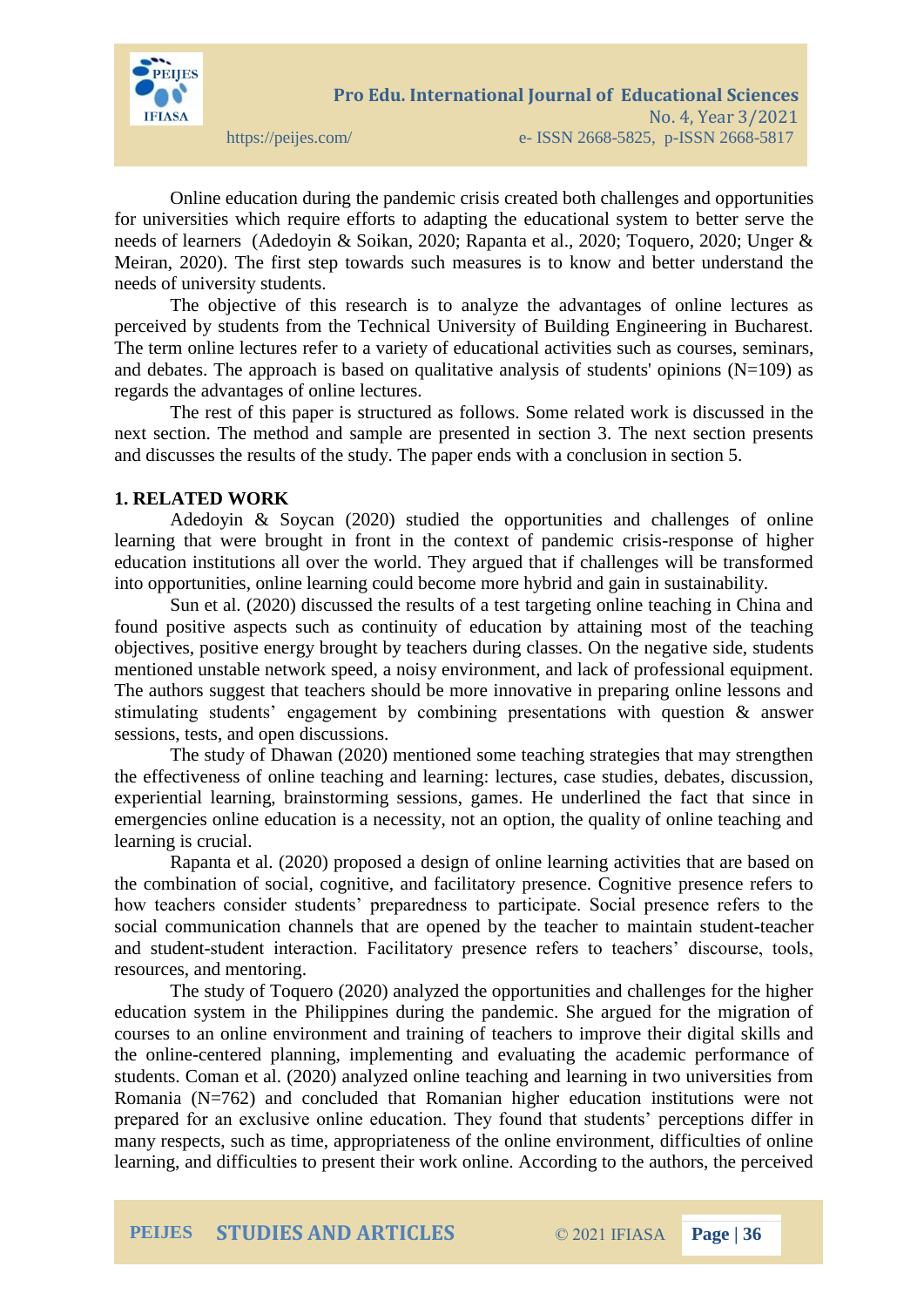

ease of use and perceived usefulness of the platform are not enough to explain the students' acceptance of an exclusive online system. Coman et al. (2020) suggested that an exclusive online acceptance should be evaluated by taking into consideration several external factors such as the online platform provided by universities, teachers' skills and teaching style, and the technical conditions of students.

Recently, Rus et al. (2021) analyzed students' perceptions (N=120) of online courses and found that the presence is higher and the flexibility is greater. They also found that in the case of this sample, for most of the students the technical conditions from home (internet and computer) are satisfying the requirements of online learning.

## **2. METHOD AND SAMPLE**

### **2.1 Sample**

To understand how students perceive the online lectures during the pandemic, a questionnaire has been administrated to students from the Technical University of Building Engineering in Bucharest that include some general questions, several statements to be evaluated on a 5-points Likert scale, and several open-ended questions. This study is focusing on two open-ended questions that refer to the perceived advantages of online lectures and examples of suitable use.

A number of 110 students answered the questionnaire. One observation has been eliminated for incomplete data thus remaining 109 observations (67 male students / 42 female students) out of which 101 undergraduates and 8 master students. Students are enrolled in civil engineering (62), railways, roads, and bridges engineering 26), urban engineering and regional development (12), and project management (9).

All students participating in the study are using the platform Microsoft Teams.

#### **2.2 Method**

This research is a qualitative study, part of a larger study that is targeting the subjective perceptions of students about online education. This work aims to answer one research question: what are the advantages of online lectures?

The answers to the two open-ended questions have been analyzed to extract keywords then grouped on categories and topics. A total number of nine topics have been identified, out of which five are educational topics (review recorded lectures, better access to educational resources, better participation, improved learning, and improved communication), and four are personal topics (comfort, time-saving, money-saving, and health).

From the total of 109 respondents, 8 didn't mention any advantage while 21 mentioned four or more advantages of online lectures. The rest of the students mentioned one (24), two (38), and three (18) advantages. Overall, a number of 249 advantages of online lectures have been identified.

#### **3. RESULTS**

#### **3.1 Educational advantages of online lectures**

Based on the answers of students, a total of 138 educational advantages of the online lectures have been identified that are synthesized in Table 1.

The most frequently mentioned educational advantage is the possibility to record courses and seminars that could be then reviewed at any time and as often as needed: "an advantage since courses and explanations could review", "courses are recorded and if I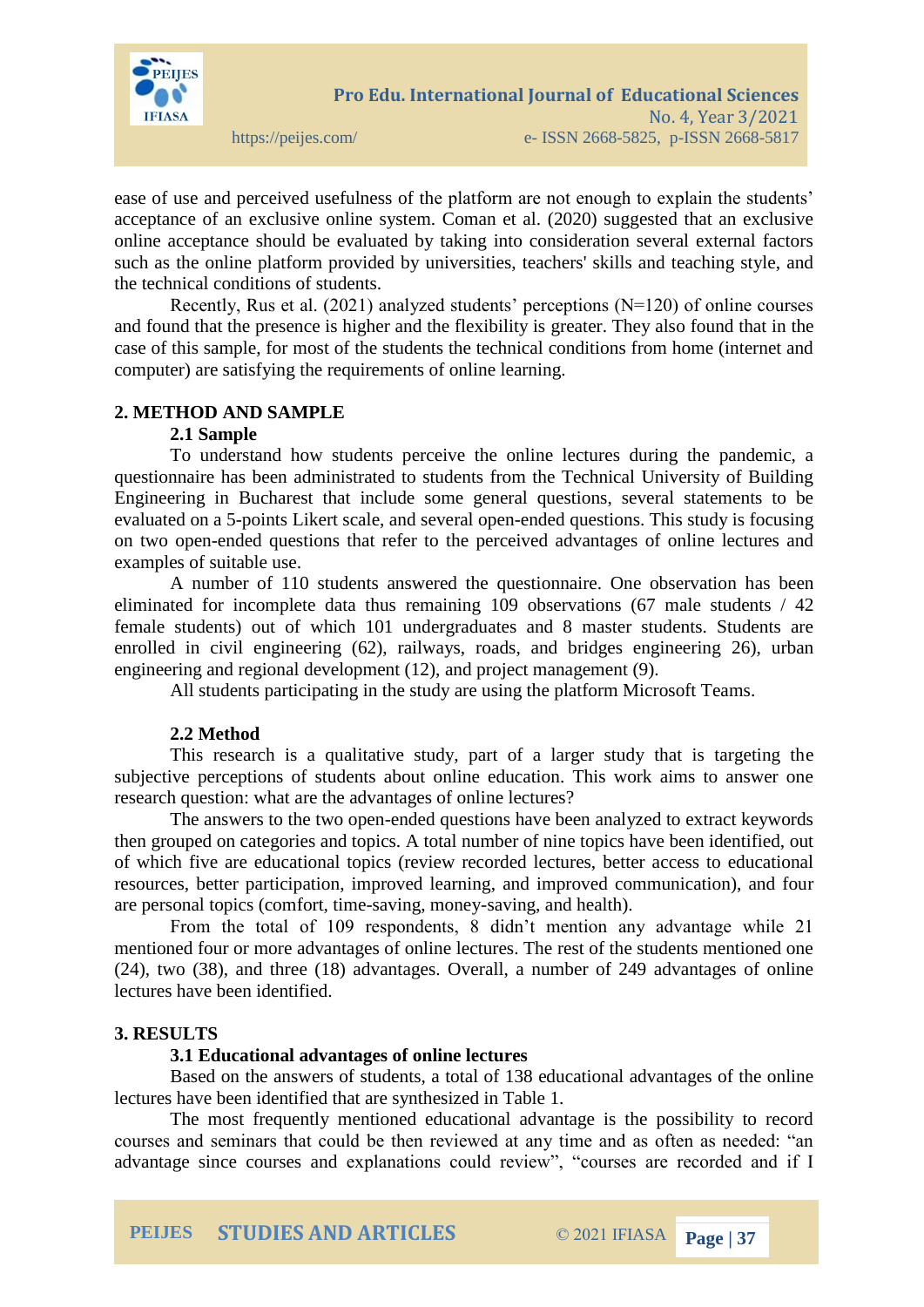

couldn't participate I don't lose anything", "most important advantage is the access to the recorded course", "lectures are recorded which makes it easier to review the content of a discipline". *Table 1. Educational advantages of online lectures (N=109)*

| I able 1. Educational advantages of online lectures (N=109) | Number         | Percent |
|-------------------------------------------------------------|----------------|---------|
| Category / Advantage                                        |                |         |
| <b>Review recorded lectures</b>                             | 42             | 30.43%  |
| Available at anytime                                        | 26             |         |
| Useful for clarification and learning                       | 12             |         |
| Possibility of repeated review                              | 6              |         |
| <b>Better access to educational resources</b>               | 31             | 22.46%  |
| Available at any time from anywhere                         | 11             |         |
| More and updated information                                | 9              |         |
| All info and materials in one place                         | $\overline{7}$ |         |
| Easy access                                                 | 4              |         |
| <b>Better participation</b>                                 | 30             | 21.74%  |
| Participation from anywhere                                 | 22             |         |
| Being present in time                                       | 6              |         |
| Regular participation                                       | 2              |         |
| <b>Improved learning</b>                                    | 23             | 16.67%  |
| More effective learning                                     | 14             |         |
| Improved abilities and performance                          | 8              |         |
| Learning anywhere                                           |                |         |
| <b>Improved communication</b>                               | 12             | 8.70%   |
| With teachers                                               | 4              |         |
| With colleagues                                             | 3              |         |
| In general (unspecified)                                    | 5              |         |
| <b>Total</b>                                                | 138            | 100.00% |

Students appreciated that recording lectures help understanding and learning: "it is helpful to review courses and seminars that we missed or didn't understand", "we can review when we learn for exams", "lectures could be reviewed several times, especially for those having a chaotic program or a learning at a second faculty", "courses and seminars ar at hand anytime", "we can visualize recording to understand better", "if we want we could review a chapter we missed", "in face-to-face participation if you missed a phrase, the understanding is not complete".

Another important advantage is the better and easier access to the educational materials on the platform (course support, additional materials, presentations, videos). Students liked the access to resources: "facilitates distance learning, I can connect from work", "you have at hand all the materials you need", as well as the more and updated available information: "all information needed is stored in one place", "for me online lectures are an advantage since I can access more information from anywhere", "the fact that we have access to more learning materials".

Online participation was also positively evaluated by students. They liked the possibility to participate from anywhere: "I can participate at courses from any location", "I can participate without going to university", "easier to participate, you need only to connect", "it offers mobility, I can be present at lectures from anywhere". Another advantage of online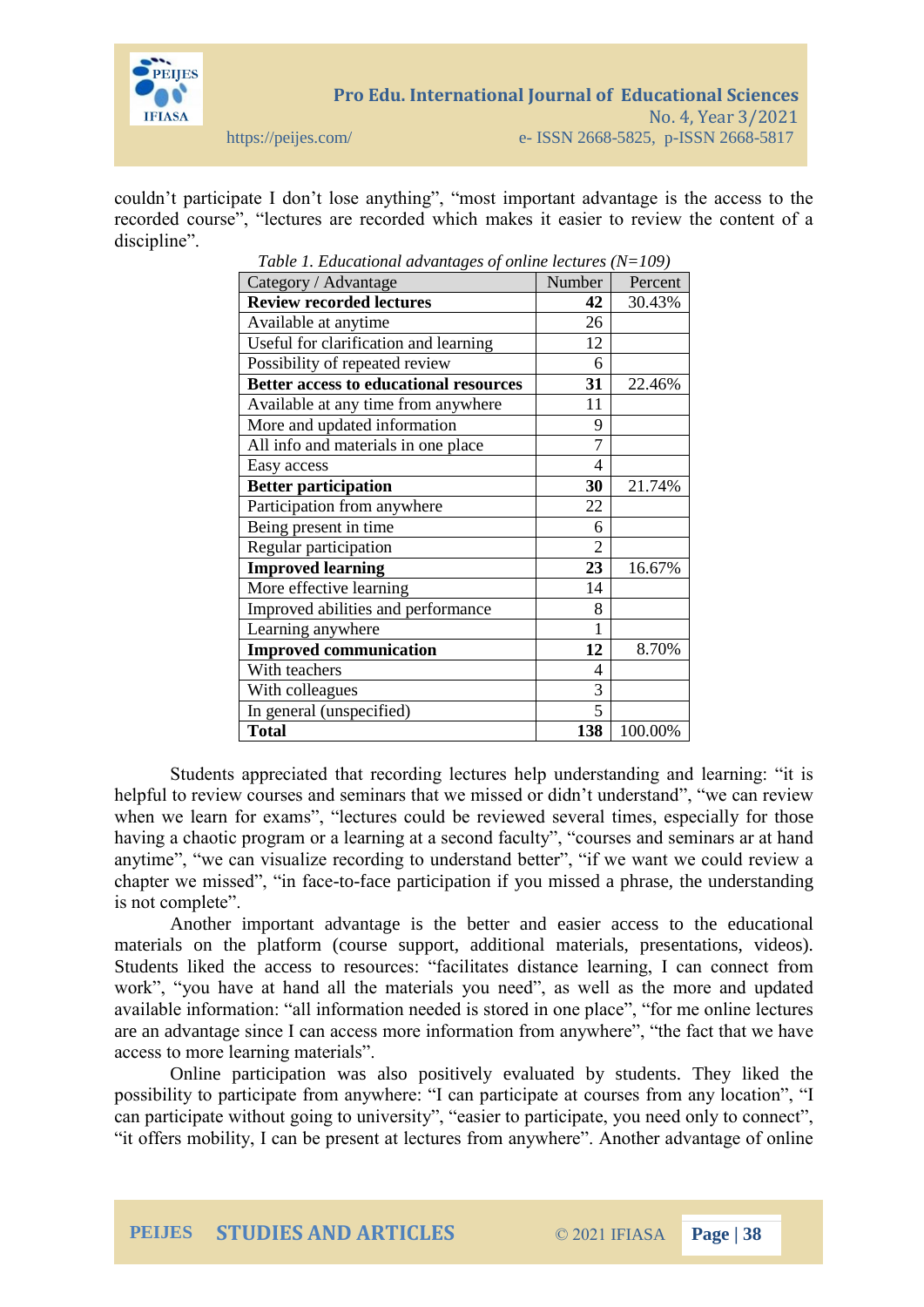

participation is related to the presentation of projects: "projects are easier to present", "we don't need to go to faculty to present our projects".

Many students considered that online lectures improve learning: "online lectures make sense, these are more attractive and easy", "learning in the online environment is easier", "online lectures are more efficient", "more detailed explanations for practical works", "more learning possibilities". Online lectures are good for the development of abilities: "my cognitive abilities developed better than in class", "advanced digital abilities".

Online lectures are also improving the communication with teachers and colleagues: "can communicate easier with the teacher when don't understand the lesson or an exercise", "the communication between students is more efficient and occurs more frequently than in the physical environment", "collaboration with colleagues since we can create groups", "possibility to contact the teacher more quickly".

#### **3.2 Personal advantages**

Based on the answers of students, 138 personal advantages of online lectures have been identified that are synthesized in Table 2.

The most frequently mentioned benefit of online lectures is related to time. Students have more time since they don't need to go to university: "the time spent for travel  $-3$  hours daily", "the time which is very important in a student's life", "I have more free time since the travel from home to faculty is long". The time saved could be used for other activities: " we can save time for other activities" and students found it easier to manage the time: "online lectures help to balance the work between university and job".

Learning from home has been found more comfortable, for many reasons. Students no longer need to wake up early in the morning and prepare for travel: " we no longer wake up at 6 in the morning", "an advantage is a fact that we no longer prepare for faculty", "the fact that I wake up later to participate at lectures". Learning from home is more comfortable since students are more relaxed: and the environment is quiet: "the noise in class was distracting, at home, I no longer have this problem", "the advantage is the comfort from home", "there is no background noise as in the class".

An advantage mentioned by many students is reduced expenses for travel and rent: "we save the money for rent", "we spend less money", "money for rent, food", "students spend less money if they learn from home", "saving as regards rent and public transportation", "less money spent, more time saved", "we save time and money".

| Category / Advantage           | Number | Percent |
|--------------------------------|--------|---------|
| <b>Save time</b>               | 46     | 41.44%  |
| More free time (no travel)     | 27     |         |
| Time for other activities      | 15     |         |
| Flexible time                  | 4      |         |
| <b>Comfort</b>                 | 33     | 29.73%  |
| From home                      | 14     |         |
| No wake up early, prepare, and | 7      |         |
| travel                         |        |         |
| More freedom, more relaxed     | 7      |         |
| Quiet space, comfortable       | 5      |         |
| <b>Save money</b>              | 20     | 18.02%  |
| Unspecified                    | 10     |         |

*Table 2. Personal advantages of online lectures (N=109)*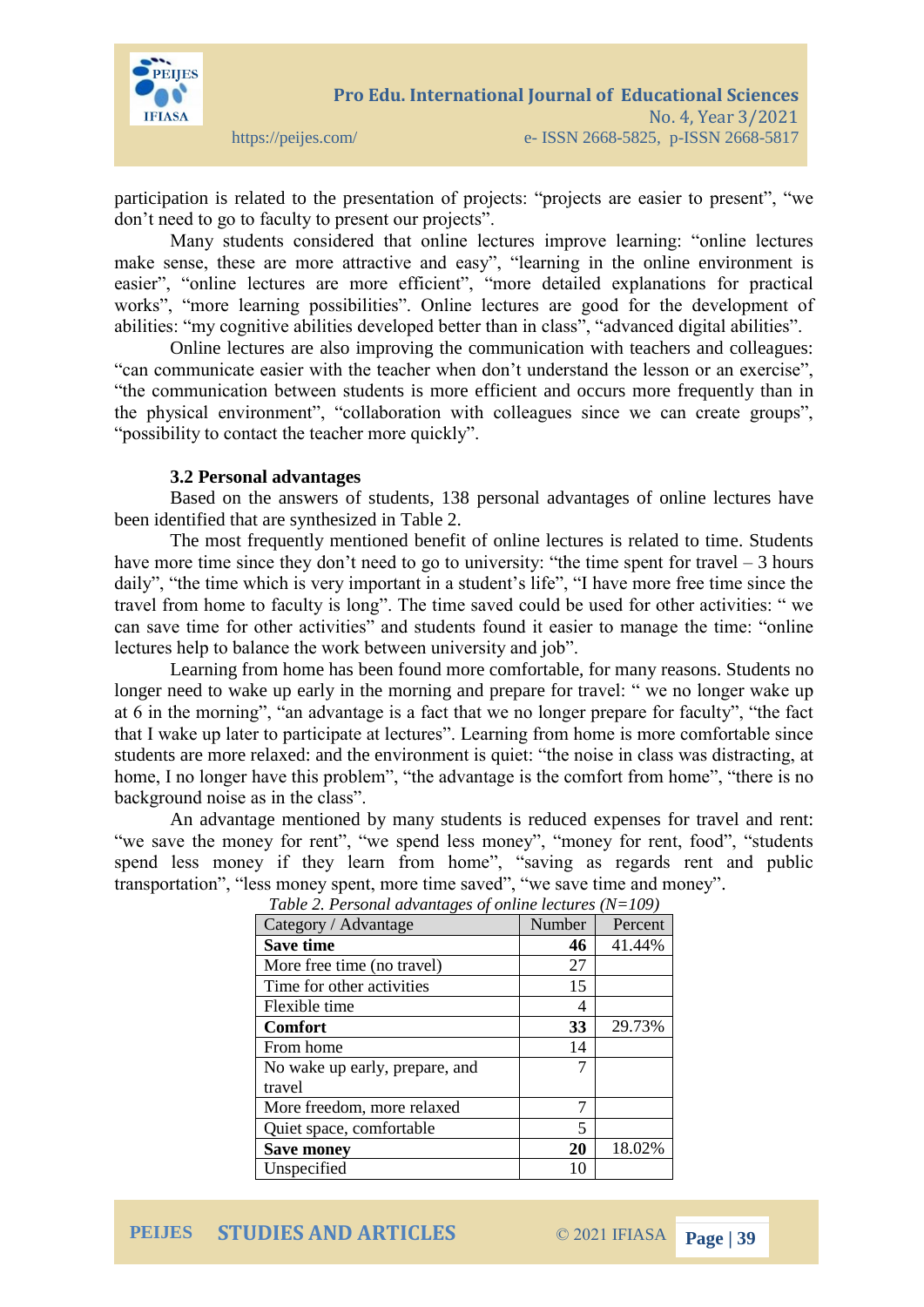

**Pro Edu. International Journal of Educational Sciences**  No. 4, Year 3/2021 https://peijes.com/ e- ISSN 2668-5825, p-ISSN 2668-5817

| Rent expenses   |     |         |
|-----------------|-----|---------|
| Travel expenses |     |         |
| Health          | 12  | 10.81%  |
| Covid-19 risks  |     |         |
| Mental health   |     |         |
| <b>Total</b>    | 111 | 100.00% |

Last but not least, students mentioned that learning from home is good for health and safety during the pandemic: "safety for health reasons", "avoiding public transportation", "protection for you and people around you", "helps saving money, time, physical and mental effort".

#### **3.3 Discussion**

In an order of frequency, the most important benefits of online lectures were the saving of time (18.47%), the possibility to review recorded courses and seminars (16.87%), the comfort of working from home (13.25%), the access to educational resources (12.45%), and the possibility to participate at online lectures from anywhere (12.05%). These five categories of benefits are accounting together for more than 73% from the total.

The most important benefits are related to two concepts: online platform and learning from home. The online platform makes possible synchronous access to online lectures from anywhere and asynchronous access to recorded lectures and additional educational content at any time and from anywhere. Learning from home is more comfortable, safer during the pandemic, saves time, and saves money.

Overall, the results show a relatively high acceptance of online classes and highlight many advantages versus traditional classes. The results of this study should be understood in the context of a technical university having many students that are not from Bucharest and also many students having a job in parallel. Another specific aspect is related to the curricula. Civil engineering students have many project assignments which, in the traditional education context require delivery on paper support and presentation in the class. Presenting online has been perceived by many of them as an advantage in terms of time, money, and commodity.

A recent internal survey has been conducted in the university that included 2473 students from all faculties. The question was "Which is your preference for the educational activities in the second semester of 2021?". The preliminary results show that 66.80% prefer the online format, 22.40% the traditional format, and 10.80% a hybrid format. These results are consistent with the results of this study but are sharply contrasting with the results of other studies that suggest a rejection of the exclusive online learning format (Coman et al., 2020, Unger & Meiran, 2020).

Meantime, the perceived advantages in terms of more and better organized educational resources, as well as the examples where online education works better, are revealing some shortcomings of the existing support for online learning and thus are challenging educators to take corrective actions for the future.

It seems that for engineering students, a hybrid online learning (blended learning) system that combines face-to-face with online learning would be the best way after the pandemic crisis. This solution has been mentioned by many authors as a future direction in education (Graham, 2006; Adedoyin & Sycan, 2020; Triyason et al., 2020). In this respect, knowing and understanding students' opinions provide suggestions on how to improve the existing online learning platforms.